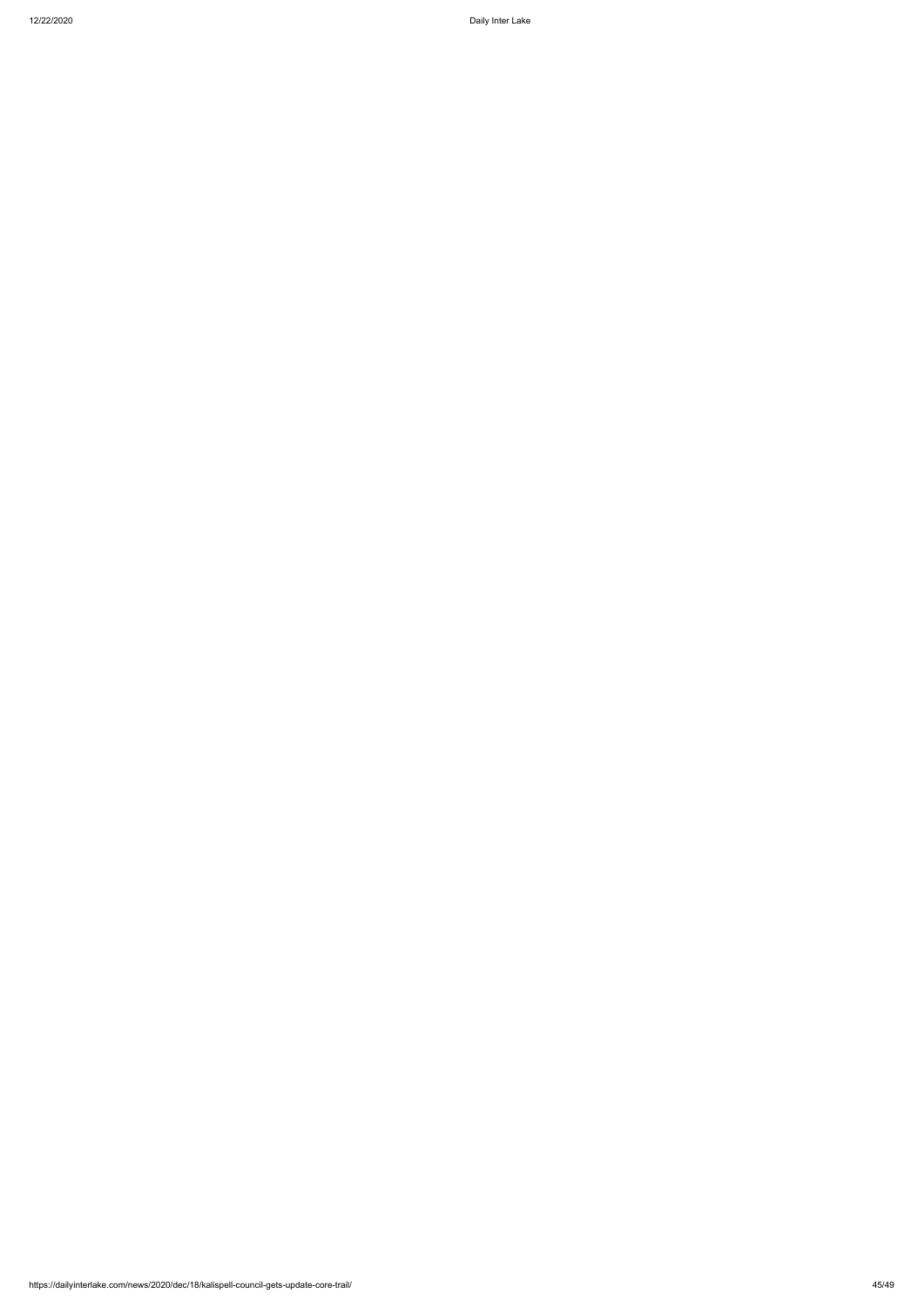!function(){"use strict";function r(t){return(r="function"==typeof Symbol&&"symbol"==typeof Symbol.iterator?function(t){return typeof t}:function(t){return t&&"function"==typeof Symbol&&t.constructor===Symbol&&t!==Symbol.prototype?"symbol":typeof t})(t)}function i(t,e){for(var n=0;n<e.length;n++){var a=e[n];a.enumerable=a.enumerable||!1,a.configurable=!0,"value"in a&& (a.writable=!0),Object.defineProperty(t,a.key,a)}}function d(t,e,n){return e in t?Object.defineProperty(t,e,{value:n,enumerable:!0,configurable:!0,writable:!0}):t[e]=n,t}function \$(e){for(var t=1;t<arguments.length;t++){var n=null!=arguments[t]?arguments[t]:{},a=Object.keys(n);"function"==typeof Object.getOwnPropertySymbols&&(a=a.concat(Object.getOwnPropertySymbols(n).filter(function(t){return Object.getOwnPropertyDescriptor(n,t).enumerable}))),a.forEach(function(t){d(e,t,n[t])})}return e}function h(t,e){return function(t){if(Array.isArray(t))return t}(t)||function(t,e){var n=[],a=!0,r=!1,i=void 0;try{for(var o,c=t[Symbol.iterator]();!(a=(o=c.next()).done)&&(n.push(o.value),!e||n.length!==e);a=!0);}catch(t){r=!0,i=t}finally{try{a||null==c.return||c.return()}finally{fr(r)throw i}}return n}(t,e)||function(){throw new TypeError("I attempt to destructure non-iterable instance")}()}function m(t){return function(t){if(Array.isArray(t)){for(var e=0,n=new Array(t.length);e<t.length;e++)n[e]=t[e];return n}}(t)||function(t){if(Symbol.iterator in Object(t)| Arguments]"===Object.prototype.toString.call(t))return Array.from(t)}(t)||function(){throw new TypeError("Invalid attempt to spread non-iterable instance")}()}var t=function(){},e={},n={},a=null,o= {mark:t,measure:t};try{"undefined"!=typeof window&&(e=window),"undefined"!=typeof document&&(n=document),"undefined"!=typeof MutationObserver&&(a=MutationObserver),"undefined"!=typeof performance&& (o=performance)}catch(t){}var c=(e.navigator||{}).userAgent,s=void 0===c?"":c,v=e,b=n,l=a,f=o,u=!!v.document,p=!!b.documentElement&&!!b.head&&"function"==typeof b.addEventListener&&"function"==typeof b.createElement,k=~s.indexOf("MSIE")||~s.indexOf("Trident/"),g="\_\_\_FONT\_AWESOME\_\_\_",A=16,y="fa",w="svg-inline--fa",tt="data-fa-i2svg",x="data-fa-pseudo-element",S="data-fa-pseudo-elementpending",C="data-prefix",O="data-icon",M="fontawesome-i2svg",N="async",P=["HTML","HEAD","STYLE","SCRIPT"],E=function(){try{return!0}catch(t){return!1}}(),z= {fas:"solid",far:"regular",fal:"light",fad:"duotone",fab:"brands",fak:"kit",fa:"solid"},j={solid:"fas",regular:"far",light:"fal",duotone:"fad",brands:"fab",kit:"fak"},L="fa-layers-text",R=/Font Awesome ([5 ]\*) (Solid|Regular|Light|Duotone|Brands|Free|Pro|Kit).\*/,F={900:"fas",400:"far",normal:"far",300:"fal"},I=[1,2,3,4,5,6,7,8,9,10],T=I.concat([11,12,13,14,15,16,17,18,19,20]),\_=["class","data-prefix","data-icon","data-fatransform","data-fa-mask"],U={GROUP:"group",SWAP\_OPACITY:"swap-opacity",PRIMARY:"primary",SECONDARY:"secondary"},H=["xs","sm","lg","fw","ul","li","border","pull-left","pull-right","spin","pulse","rotate-90","rotate-180","rotate-270","flip-horizontal","flip-vertical","flip-both","stack","stack-1x","stack-2x","inverse","layers","layers-text","layerscounter",U.GROUP,U.SWAP\_OPACITY,U.PRIMARY,U.SECONDARY].concat(I.map(function(t){return"".concat(t,"x")})).concat(T.map(function(t){return"w-".concat(t)})),Y=v.FontAwesomeConfig|| {};if(b&&"function"==typeof b.querySelector){var D=[["data-family-prefix","familyPrefix"],["data-replacement-class","replacementClass"],["data-auto-replace-svg","autoReplaceSvg"],["data-auto-add-css","autoAddCss"], ["data-auto-a11y","autoA11y"],["data-search-pseudo-elements","searchPseudoElements"],["data-observe-mutations","observeMutations"],["data-mutate-approach","mutateApproach"],["data-keep-originalsource","keepOriginalSource"],["data-measure-performance","measurePerformance"],["data-show-missing-icons","showMissingIcons"]];D.push(["data-auto-fetch-svg","autoFetchSvg"],["data-fetch-svgfrom","fetchSvgFrom"],["data-fetch-uploaded-svg-from","fetchUploadedSvgFrom"]),D.forEach(function(t){var e,n=h(t,2),a=n[0],r=n[1],i=""===(e=function(t){var e=b.querySelector("script["+t+"]");if(e)return e.getAttribute(t)}(a))||"false"!==e&&("true"===e||e);null!=i&&(Y[r]=i)})}var V=

K=b.createElement("a");K.href=q.fetchSvgFrom,q.fetchSvgFrom=K.href}!q.autoFetchSvg||q.fetchSvgFrom||E||(console.error("Disabling Font Awesome auto-fetching of SVG icons (it was enabled) because we could not guess the correct URL to load them from. ".concat(X)),q.autoFetchSvg=!1);var et=\$({},q);v.FontAwesomeConfig=et;var B=v||{};B[g]||(B[g]={}),B[g].styles||(B[g].styles={}),B[g].hooks||(B[g].hooks||(B[g].hooks={}),B[g].shims|| (B[g].shims=[]);var J=B[g],Q=[],Z=!1;function nt(t){p&&(Z?setTimeout(t,0):Q.push(t))}p&&((Z=

{familyPrefix:y,replacementClass:w,autoReplaceSvg:!0,autoAddCss:!0,autoA11y:!0,searchPseudoElements:!1,observeMutations:!0,mutateApproach:"async",keepOriginalSource:!0,measurePerformance:!1,showMissing (q.observeMutations=!1);var W=/\/js\/.\*\.js.\*/,X='Manually set config.fetchSvgFrom = "URL" or use <script data-fetch-svg-from="URL" ...> to explicitly

configure.':if(g.autoFetchSvg&&!g.fetchSvgFrom&&b&&b.currentScript){var G=b.currentScript.getAttribute("src");-1<G.search(W)&&(Ellconsole.info("Font Awesome SVG Auto-fetching URL has been determined using document.currentScript. This features is not supported in any version of Internet Explorer. ".concat(X)),q.fetchSvgFrom=G.replace(W,"/svgs"))}if(q.fetchSvgFrom){var

(b.documentElement.doScroll?/^loaded|^c/:/^loaded|^i|^c/).test(b.readyState))||b.addEventListener("DOMContentLoaded",function t(){b.removeEventListener("DOMContentLoaded",t),Z=1,Q.map(function(t){return t()})}));var at,rt="pending",it="settled",ot="fulfilled",ct="rejected",st=function(){},lt="undefined"!=typeof global&&void 0!==global.process&&"function"==typeof global.process.emit,ft="undefined"==typeof setImmediate? setTimeout:setImmediate,ut=[];function dt(){for(var t=0;t<ut.length;t++)ut[t][0](ut[t][1]);at=!(ut=[])}function mt(t,e){ut.push([t,e]),at||(at=!0,ft(dt,0))}function ht(t){var e=t.owner,n=e.\_state,a=e.\_data,r=t[n],i=t.then;if("function"==typeof r){n=ot;try{a=r(a)}catch(t){bt(i,t)}}pt(i,a)||(n===ot&&pt(i,a),n===ct&&bt(i,a))}function pt(e,n){var a;try{if(e===n)throw new TypeError("A promises callback cannot return that same promise.");if(n&&("function"==typeof n||"object"===r(n))){var t=n.then;if("function"==typeof t)return t.call(n,function(t){a||(a=!0,n===t?vt(e,t):gt(e,t))},function(t){a|| (a=!0,bt(e,t))}),!0}}catch(t){return a||bt(e,t),!0}return!1}function gt(t,e){t!==e&&pt(t,e)||vt(t,e)}function vt(t,e){t.\_state===rt&&(t.\_state=it,t.\_data=e,mt(wt,t))}function bt(t,e){t.\_state===rt&& (t.\_state=it,t.\_data=e,mt(xt,t))}function yt(t){t.\_then=t.\_then.forEach(ht)}function wt(t){t.\_state=ot,yt(t)}function xt(t){t.\_state=ct,yt(t)}. then=t,\_then.forEach(ht)}function wt(t){t.\_state=ct,yt(t)}function xt(t){t.\_st {global.process.emit("rejectionHandled",t)}function At(t){if("function"!=typeof t)throw new TypeError("Promise resolver "+t+" is not a function");if(this instanceof At==!1)throw new TypeError("Failed to construct 'Promise': Please use the 'new' operator, this object constructor cannot be called as a function.");this.\_then=[],function(t,e){function n(t){bt(e,t)}try{t(function(t){gt(e,t)},n)}catch(t){n(t)}}(t,this)}At.prototype= {constructor:At,\_state:rt,\_then:null,\_data:void 0,\_handled:!1,then:function(t,e){var n={owner:this,then:new this.constructor(st),fulfilled:t,rejected:e};return!e&&!t||this.\_handled|| (this.\_handled=!0,this.\_state===ct&&lt&&mt(kt,this)),this.\_state===ot||this.\_state===ct?mt(ht,n):this.\_then.push(n),n.then},catch:function(t){return this.then(null,t)}},At.all=function(c){if(!Array.isArray(c))throw new TypeError("You must pass an array to Promise.all().");return new At(function(n,t){var a=[],r=0;function e(e){return r++,function(t){a[e]=t,--r||n(a)}}for(var i,o=0;o<c.length;o++)(i=c[o])&&"function"==typeof i.then? i.then(e(o),t):a[o]=i;r||n(a)})},At.race=function(r){if(!Array.isArray(r))throw new TypeError("You must pass an array to Promise.race().");return new At(function(t,e){for(var n,a=0;a<r.length;a++)(n=r[a])&&"function"==type n.then?n.then(t,e):t(n)})},At.resolve=function(e){return e&&"object"===r(e)&&e.constructor===At?e:new At(function(t){t(e)})},At.reject=function(n){return new At(function(t,e){e(n)})};var St="function"==typeof Promise?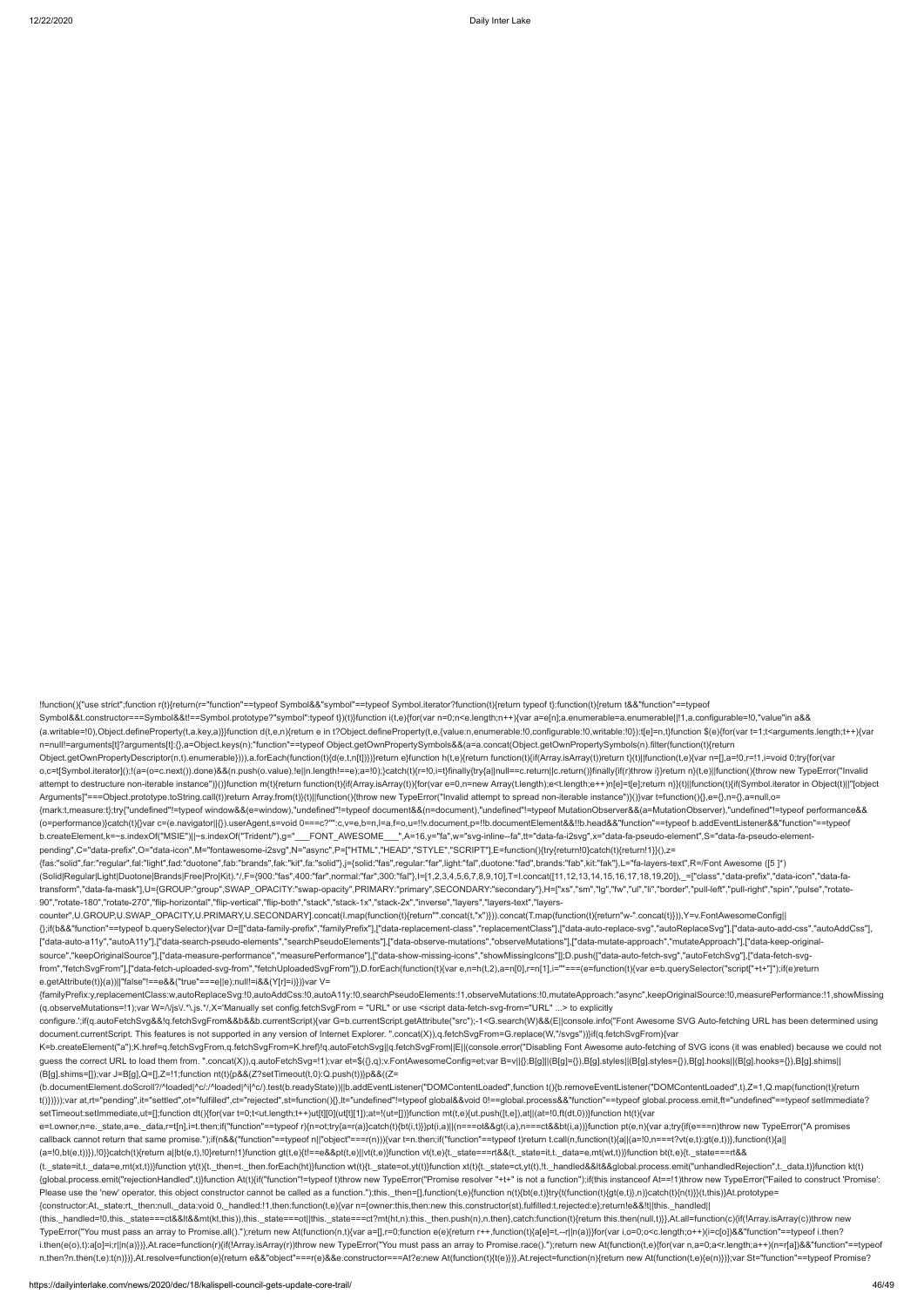-){var i=n[r],o=(i.tagName||"").toUpperCase();-1<["STYLE","LINK"].indexOf(o)&&(a=i)}return b.head.insertBefore(e,a),t}}var Nt="0123456789abcdefghijklmnopqrstuvwxyzABCDEFGHIJKLMNOPQRSTUVWXYZ";function Pt(){for(var t=12,e="";0<t--;)e+=Nt[62\*Math.random()|0];return e}function Et(t){for(var e=[],n=(t||[]).length>>>0;n--;)e[n]=t[n];return e}function zt(t){return t.classList?Et(t.classList):(t.getAttribute("class")||"").split(" ").filter(function(t){return t})}function jt(t,e){var n,a=e.split("-"),r=a[0],i=a.slice(1).join("-");return r!==

Promise:At,Ct=A,Ot={size:16,x:0,y:0,rotate:0,flipX:!1,flipY:!1};function Mt(t){if(t&&p){var e=b.createElement("style");e.setAttribute("type","text/css"),e.innerHTML=t;for(var n=b.head.childNodes,a=null,r=n.length-1;-1<r;r-

(n=i,~H.indexOf(n))?null:i}function Lt(t){return"".concat(t).replace(/&/g,"&").replace(/"/g,""").replace(//g,"'").replace(/</g,"&lt;").replace(/>/g,"&gt;")}function Rt(n){return Object.keys(n|| {}).reduce(function(t,e){return t+"".concat(e,": ").concat(n[e],";")},"")}function Ft(t){return t.size!==Ot.size||t.x!==Ot.x||t.y!==Ot.y||t.rotate!==Ot.rotate||t.flipX||t.flipY}function It(t){var

e=t.transform,n=t.containerWidth,a=t.iconWidth,r={transform:"translate(".concat(n/2," 256)")},i="translate(".concat(32\*e.x,", ").concat(32\*e.y,") "),o="scale(".concat(e.size/16\*(e.flipX?-1:1),", ").concat(e.size/16\*(e.flip -1:1),") "),c="rotate(".concat(e.rotate," 0 0)");return{outer:r,inner:{transform:"".concat(i," ").concat(o," ").concat(c)},path:{transform:"translate(".concat(a/2\*-1," -256)"}}}var Tt={x:0,y:0,width:"100%",height:"100%"};f \_t(t){var e=!(1<arguments.length&&void 0!==arguments[1])||arguments[1];return t.attributes&&(t.attributes.fill||e)&&(t.attributes.fill="black"),t}function Ut(t){var

k,A,S,C,O,M,N,P,E,z,j,L,R,F,I,T,\_,U,H,Y,D,V,q,W,X,G,K,B=\$({},w,{prefix:r,iconName:i,main:n,mask:a,maskId:l,transform:o,symbol:c,styles:\$({},x,u.styles)}),J=a.found&&n.found?(S= (k=B).children,C=k.attributes,O=k.main,M=k.mask,N=k.maskId,P=k.transform,E=O.width,z=O.icon,j=M.width,L=M.icon,R=It({transform:P,containerWidth:j,iconWidth:E}),F={tag:"rect",attributes:\$({},Tt, {fill:"white"})},l=z.children?{children:z.children.map(\_t)}:{},T={tag:"g",attributes:\$({},R.inner),children:[\_t(\$({tag:z.tag,attributes:\$({},R.attributes:\$({},R.attributes:\$({},attributes:\$({},R.attributes:\$({},R.outer),ch ".concat(N||Pt()),H="clip-".concat(N||Pt()),Y={tag:"mask",attributes:\$({},Tt,{id:U,maskUnits:"userSpaceOnUse",maskContentUnits:"userSpaceOnUse"}),children:[F,\_]},D={tag:"defs",children:[{tag:"clipPath",attributes: {id:H},children:(A=L,"g"===A.tag?A.children:[A])},Y]},S.push(D,{tag:"rect",attributes:\$({fill:"currentColor","clip-path":"url(#".concat(H,")"),mask:"url(#".concat(U,")")},Tt)}),{children:S,attributes:C}):function(t){var e=t.children,n=t.attributes,a=t.main,r=t.transform,i=Rt(t.styles);if(0<i.length&&(n.style=i),Ft(r)){var o=It({transform:r,containerWidth:a.width,iconWidth:a.width});e.push({tag:"g",attributes:\$({},o.outer),children: [{tag:"g",attributes:\$({},o.inner),children:[{tag:a.icon.tag,children:a.icon.children,attributes:\$({},a.icon.attributes,o.path)}]}]})}else e.push(a.icon);return{children:e,attributes:n}}(B),Q=J.children,Z=J.attributes;return B.children=Q,B.attributes=Z,c?(q=(V=B).prefix,W=V.iconName,X=V.children,G=V.attributes,K=V.symbol,[{tag:"svg",attributes:{style:"display: none;"},children:[{tag:"symbol",attributes:\$({},G,{id:!0===K?"".concat(q,"- ").concat(et.familyPrefix,"-").concat(W):K}),children:X}]}]):function(t){var e=t.children,n=t.main,a=t.mask,r=t.attributes,i=t.styles,o=t.transform;if(Ft(o)&&n.found&&!a.found){var c=n.width/n.height/2,s=.5;r.style=Rt(\${{} {"transform-origin":"".concat(c+o.x/16,"em ").concat(s+o.y/16,"em")}))}return[{tag:"svg",attributes:r,children:e}]}(B)}function Ht(t){var e=t.content,n=t.width,a=t.height,r=t.transform,i=t.title,o=t.extra,c=t.watchable,s=v 0!==c&&c,l=\$({},o.attributes,i?{title:i}:{},{class:o.classes.join(" ")});s&&(l[tt]="");var f,u,d,m,h,p,g,v,b,y=\$({},o.styles);Ft(r)&&(y.transform=(u=(f={transform:r,startCentered:!0,width:n,height:a}).transform,d=f.width,m 0===d?A:d,h=f.height,p=void 0===h?A:h,g=f.startCentered,b="",b+=(v=void 0!==g&&g)&&k?"translate(".concat(u.x/Ct-m/2,"em, ").concat(u.y/Ct-p/2,"em) "):v?"translate(calc(-50% + ".concat(u.x/Ct,"em), calc(-50% +

e=t.icons,n=e.main,a=e.mask,r=t.prefix,i=t.iconName,o=t.transform,c=t.symbol,s=t.title,l=t.maskId,f=t.titleId,u=t.extra,d=t.watchable,m=void 0!==d&&d,h=a.found?a:n,p=h.width,g=h.height,v="fak"===r,b=v?"":"fa-w- ".concat(Math.ceil(p/g\*16)),y=[et.replacementClass,i?"".concat(et.familyPrefix,"-").concat(i):"",b].filter(function(t){return-1===u.classes.indexOf(t)}).filter(function(t){return"!==t|!!!!}).concat(u.classes).join(""),w={c [],attributes:\$({},u.attributes,{"data-prefix":r,"data-icon":i,class:y,role:u.attributes.role||"img",xmlns:"http://www.w3.org/2000/svg",viewBox:"0 0 ".concat(p," ").concat(g)})},x=v&&!~u.classes.indexOf("fa-fw")? {width:"".concat(p/g\*16\*.0625,"em")}:{};m&&(w.attributes[tt]=""),s&&w.children.push({tag:"title",attributes:{id:w.attributes["aria-labelledby"]||"title-".concat(f||Pt())},children:[s]});var

").concat(u.y/Ct,"em)) "):"translate(".concat(u.x/Ct,"em, ").concat(u.y/Ct,"em) "),b+="scale(".concat(u.size/Ct\*(u.flipX?-1:1),", ").concat(u.size/Ct\*(u.flipY?-1:1),") "),b+="rotate(".concat(u.rotate,"deg) ")),y["-webkittransform"]=y.transform);var w=Rt(y);0<w.length&&(l.style=w);var x=[];return x.push({tag:"span",attributes:l,children:[e]}),i&&x.push({tag:"span",attributes:{class:"sr-only"},children:[i]}),x}var Yt=function() {},Dt=et.measurePerformance&&f&&f.mark&&f.measure?f:{mark:Yt,measure:Yt},Vt='FA "5.15.1"',qt=function(t){Dt.mark("".concat(Vt," ").concat(t," ends")),Dt.measure("".concat(Vt," ").concat(t),"".concat(Vt," ").concat(t," begins"),"".concat(Vt," ").concat(t," ends"))},Wt={begin:function(t){return Dt.mark("".concat(Vt," ").concat(t," begins")),function(){return qt(t)}},end:qt},Xt=function(t,e,n,a){var r,i,o,c,s,l=Object.keys(t),f=l.length,u= 0!==a?(c=e,s=a,function(t,e,n,a){return c.call(s,t,e,n,a)}):e;for(o=void 0===n?(r=1,t[l[0]]):(r=0,n);r<f;r++)o=u(o,t[i=l[r]],i,t);return o};function Gt(t){for(var e="",n=0;n<t.length;n++){e+=

(a=e.charCodeAt(n+1))&&a<=57343?1024\*(i-55296)+a-56320+65536:i);return 57344<=o&&o<=63743}function Bt(t,a){var e=(2<arguments.length&&void 0!==arguments[2]?arguments[2]:{}).skipHooks,n=void 0!==e&&e,r=Object.keys(a).reduce(function(t,e){var n=a[e];return!!n.icon?t[n.iconName]=n.icon:t[e]=n,t},{});"function"!=typeof J.hooks.addPack||n?J.styles[t]=\$({},J.styles[t]||

 $\{1, r\}$ ).hooks.addPack(t,r),"fas"===t&&Bt("fa",a)}var Jt=/viewBox="0 0 ([0-9]+)"(,Qt=/path d="([^"]+)"/,Zt=/path d="([^"]+)".\*path d="([^"]+)"/;var \$t=J.styles,te=J.shims,ee={},ne={},ae={};function re(t,e,n){var (f(e,n) a,r,i,o,c,s,l=(i=r=null,o=(a=n).match(Jt),c=a.match(Qt),(s=a.match(Zt))?i=[s[1],s[2]]:c&&(i=c[1]),o&&i&&(r=[parseInt(o[1],10),parseInt(o[2],10),[],null,i]),r);l&&!Kt(e)&&(Bt(t,d({},e,l),{skipHooks:!0}),se()),ie[t] [e].map(function(t){t(l)}),delete ie[t][e]}var ie={};function oe(t,e){return Kt(t)?"unicode/".concat(Gt(t)).concat(void 0===e?"":"-".concat(e),".svg"):"".concat(t).concat(toid 0===e?"":"-".concat(e),".svg")}var ce=function {var t=2<arguments.length&&void 0!==arguments[2]?arguments[2]:{},o="fak"===r,e=t.url,c=void 0===e?et.fetchSvgFrom:e,n=t.uploadedSvgUrl,s=void 0===n?et.fetchUploadedSvgFrom:n,a=t.headers,l=void 0===a? {}:a,f=t.token,u=t.version;return ie[r]&&ie[r][i]||(ie[r]=\$({},ie[r]||{},d({},i,[]))),new St(function(e,t){if(!c)return t(new Error("No URL available to fetch SVGs from. Specify in params or by setting config.fetchSvgFrom"));if(o&&!s)return t(new Error("No URL available to fetch kit SVGs from. Specify in params or by setting config.fetchKitSvgFrom"));var

n=o?"".concat(s,"/").concat(f,"/icons/").concat(6(i,iu)):"".concat(oe(i,u)):"".concat(c,"/").concat(z[r],"/").concat(oe(i));if(J.styles[r]&&J.styles[r][i])return e(J.styles[r][i]);if(ie[r][i].push(function({(e(t)}),} ===ie fetch)fetch(n,{headers:l,mode:"cors"}).then(function(t){return t.text()}).then(function(t){re(r,i,t)}).catch(function(){re(r,i,"")});else if("function"==typeof XMLHttpRequest){var a=new

XMLHttpRequest;a.addEventListener("loadend",function(){this.responseText?re(r,i,this.responseText):re(r,i,"")}),a.open("GET",n),Object.keys(l).forEach(function(t){a.setRequestHeader(t,l[t])}),a.send()}else re(r,i,"")})},se=function(){var t=function(a){return Xt(\$t,function(t,e,n){return t[n]=Xt(e,a,{}),t},{})};ee=t(function(t,e,n){return e[3]&&(t[e[3]]=n),t}),ne=t(function(e,t,n){var a=t[2];return e[n]=n,a.forEach(function(t) {e[t]=n}),e});var i="far"in \$t;ae=Xt(te,function(t,e){var n=e[0],a=e[1],r=e[2];return"far"!==a||i||(a="fas"),t[n]={prefix:a,iconName:r},t},{})};function le(t,e){return(ee[t]||{})[e]}se();var fe=J.styles,ue=function() {return{prefix:null,iconName:null,rest:[]}};function de(t){return t.reduce(function(t,e){var n=jt(et.familyPrefix,e);if(fe[e])t.prefix=e;else if(et.autoFetchSvg&&-1<Object.keys(z).indexOf(e))t.prefix=e;else if(n){var a="fa"===t.prefix?ae[n]||{prefix:null,iconName:null}:{};t.iconName=a.iconName||n,t.prefix=a.prefix||t.prefix>else e!==et.replacementClass&&0!==e.indexOf("fa-w-")&&t.rest.push(e);return t},ue())}function me(t,e,n)

("000"+t.charCodeAt(n).toString(16)).slice(-4)}return e}function Kt(t){if(1!==t.length)return!1;var e,n,a,r,i,o=(n=0,r=(e=t).length,55296<=(i=e.charCodeAt(n))&&i<=56319&&n+1<r&&56320<=

{if(t&&t[e]&&t[e][n])return{prefix:e,iconName:n,icon:t[e][n]}}function he(t){var n,e=t.tag,a=t.attributes,r=void 0===a?{}:a,i=t.children,o=void 0===i?[]:i;return"string"==typeof t?Lt(t):"<".concat(e," ").concat((n=r,Object.keys(n||{}).reduce(function(t,e){return t+"".concat(e,'="').concat(Lt(n[e]),'" ')},"").trim()),">").concat(o.map(he).join(""),"</").concat(e,">")}var pe=function(){};function ge(t)

{return"string"==typeof(t.getAttribute?t.getAttribute(tt):null)}var ve={replace:function(t){var e=t[0],n=t[1].map(function(t){return he(t)}).join("\n");if(e.parentNode&&e.outerHTML)e.outerHTML=n+ (et.keepOriginalSource&&"svg"!==e.tagName.toLowerCase()?"\x3c!-- ".concat(e.outerHTML," Font Awesome fontawesome.com --\x3e"):"");else if(e.parentNode){var

a=document.createElement("span");e.parentNode.replaceChild(a,e),a.outerHTML=n}},nest:function(t){var e=t[0],n=t[1];if(~zt(e).indexOf(et.replacementClass))return ve.replace(t);var a=new RegExp("".concat(et.familyPrefix,"-.\*"));delete n[0].attributes.style,delete n[0].attributes.id;var r=n[0].attributes.class.split(" ").reduce(function(t,e){return e===et.replacementClass||e.match(a)? t.toSvg.push(e):t.toNode.push(e),t},{toNode:[],toSvg:[]});n[0].attributes.class=r.toSvg.join(" ");var i=n.map(function(t){return he(t)}).join("\n");e.setAttribute("class",r.toNode.join("

")),e.setAttribute(tt,""),e.innerHTML=i}};function be(t){t()}function ye(n,t){var a="function"==typeof t?t:pe;if(0===n.length)a();else{var e=be;et.mutateApproach===N&&(e=v.requestAnimationFrame||be),e(function(){var t=!0===et.autoReplaceSvg?ve.replace:ve[et.autoReplaceSvg]||ve.replace,e=Wt.begin("mutate");n.map(t),e(),a()})}}var we=!1;function xe(){we=!1}var ke=null;function Ae(t){if(l&&et.observeMutations){var r=t.treeCallback,i=t.nodeCallback,o=t.pseudoElementsCallback,e=t.observeMutationsRoot,n=void 0===e?b:e;ke=new l(function(t){we||Et(t).forEach(function(t)

{if("childList"===t.type&&0<t.addedNodes.length&&!ge(t.addedNodes[0])&&

(et.searchPseudoElements&&o(t.target),r(t.target)),"attributes"===t.type&&t.target.parentNode&&et.searchPseudoElements&&o(t.target.parentNode),"attributes"===t.type&&ge(t.target)&&~\_.indexOf(t.attributeName))if( {var e=de(zt(t.target)),n=e.prefix,a=e.iconName;n&&t.target.setAttribute("data-prefix",n),a&&t.target.setAttribute("data-icon",a)}else i(t.target)})}),p&&ke.observe(n, {childList:!0,attributes:!0,characterData:!0,subtree:!0})}}function Se(t){var e,n,a=t.getAttribute("data-prefix"),r=t.getAttribute("data-icon"),i=void 0!==t.innerText?t.innerText.trim():"",o=de(zt(t));return a&&r&& (o.prefix=a,o.iconName=r),o.prefix&&1<i.length?o.iconName=(e=o.prefix,n=t.innerText,(ne[e]||{})[n]):o.prefix&&1===i.length&&(o.iconName=le(o.prefix,Gt(t.innerText))),o}var Ce=function(t){var e= {size:16,x:0,y:0,flipX:!1,flipY:!1,rotate:0};return t?t.toLowerCase().split(" ").reduce(function(t,e){var n=e.toLowerCase().split("-"),a=n[0],r=n.slice(1).join("-");if(a&&"h"===r)return t.flipX=!0,t;if(a&&"v"===r)return t.flipY=!0,t;if(r=parseFloat(r),isNaN(r))return t;switch(a){case"grow":t.size=t.size+r;break;case"shrink":t.size=t.size-r;break;case"left":t.x=t.x-r;break;case"right":t.x=t.x+r;break;case"up":t.y=t.yr;break;case"down":t.y=t.y+r;break;case"rotate":t.rotate=t.rotate+r}return t},e):e};function Oe(t){var e,n,a,r,i,o,c,s,l=Se(t),f=l.iconName,u=l.prefix,d=l.rest,m=(e=t.getAttribute("style"),n=[],e&& (n=e.split(";").reduce(function(t,e){var n=e.split(":"),a=n[0],r=n.slice(1);return a&&0<r.length&&(t[a]=r.join(":").trim()),t},{})),n),h=Ce(t.getAttribute("data-fa-transform")),p=null!==(a=t.getAttribute("data-fa-symbol"))&& (""===a||a),g=(i=Et((r=t).attributes).reduce(function(t,e){return"class"!==t.name&&"style"!==t.name&&(t[e.name]=e.value),t},{}),o=r.getAttribute("title"),c=r.getAttribute("data-fa-title-id"),et.autoA11y&&(o?i["arialabelledby"]="".concat(et.replacementClass,"-title-").concat(c||Pt()):(i["aria-hidden"]="true",i.focusable="false")),i),v=(s=t.getAttribute("data-fa-mask"))?de(s.split(" ").map(function(t){return t.trim()})):ue();return{iconName:f,title:t.getAttribute("title"),titleId:t.getAttribute("data-fa-title-id"),prefix:u,transform:h,symbol:p,mask:v,maskId:t.getAttribute("data-fa-mask-id"),extra: {classes:d,styles:m,attributes:g}}}function Me(t){this.name="MissingIcon",this.message=t||"Icon unavailable",this.stack=(new Error).stack}(Me.prototype=Object.create(Error.prototype)).constructor=Me;var Ne= {fill:"currentColor"},Pe={attributeType:"XML",repeatCount:"indefinite",dur:"2s"},Ee={tag:"path",attributes:\$({},Ne,{d:"M156.5,447.7l-12.6,29.5c-18.7-9.5-35.9-21.2-51.5-34.9l22.7- 22.7C127.6,430.5,141.5,440,156.5,447.7z M40.6,272H8.5 c1.4,21.2,5.4,41.7,11.7,61.1L50,321.2C45.1,305.5,41.8,289,40.6,272z M40.6,240c1.4-18.8,5.2-37,11.1-54.1l-29.5-12.6 C14.7,194.3,10,216.7,8.5,240H40.6z

M64.3,156.5c7.8-14.9,17.2-28.8,28.1-41.5L69.7,92.3c-13.7,15.6-25.5,32.8-34.9,51.5 L64.3,156.5z M397,419.6c-13.9,12-29.4,22.3-46.1,30.4l11.9,29.8c20.7-9.9,39.8-22.6,56.9-37.6L397,419.6z M115,92.4 c13.9-

12,29.4-22.3,46.1-30.4l-11.9-29.8c-20.7,9.9-39.8,22.6-56.8,37.6L115,92.4z M447.7,355.5c-7.8,14.9-17.2,28.8-28.1,41.5 l22.7,22.7c13.7-15.6,25.5-32.9,34.9-51.5L447.7,355.5z M471.4,272c-1.4,18.8-5.2,37- 11.1,54.1l29.5,12.6 c7.5-21.1,12.2-43.5,13.6-66.8H471.4z M321.2,462c-15.7,5-32.2,8.2-49.2,9.4v32.1c21.2-1.4,41.7-5.4,61.1-11.7L321.2,462z M240,471.4c-18.8-1.4-37-5.2-54.1-11.1l-12.6,29.5c21.1,7.5,43.5,12.2,66.8,13.6V471.4z M462,190.8c5,15.7,8.2,32.2,9.4,49.2h32.1 c-1.4-21.2-5.4-41.7-11.7-61.1L462,190.8z M92.4,397c-12-13.9-22.3-29.4-30.4-46.1l-29.8,11.9c9.9,20.7,22.6,39.8,37.6,56.9 L92.4,397z M272,40.6c18.8,1.4,36.9,5.2,54.1,11.1l12.6-29.5C317.7,14.7,295.3,10,272,8.5V40.6z M190.8,50 c15.7-5,32.2-8.2,49.2-9.4V8.5c-21.2,1.4-41.7,5.4-61.1,11.7L190.8,50z M442.3,92.3L419.6,115c12,13.9,22.3,29.4,30.5,46.1 l29.8-11.9C470,128.5,457.3,109.4,442.3,92.3z M397,92.4l22.7-22.7c-15.6-13.7-32.8-25.5-51.5-34.9l-12.6,29.5 C370.4,72.1,384.4,81.5,397,92.4z"})},ze=\$({},Pe, {attributeName:"opacity"}),je={tag:"g",children:[Ee,{tag:"circle",attributes:\$({},Ne,{cx:"256",cy:"364",r:"28"}),children:[{tag:"animate",attributes:\$({},Pe,{attributeName:"r",values:"28;14;28;28;14;28;"})}, {tag:"animate",attributes:\$({},ze,{values:"1;0;1;1;0;1;"})}]},{tag:"path",attributes:\$({},Ne,{opacity:"1",d:"M263.7,312h-16c-6.6,0-12-5.4-12-12c0-71,77.4-63.9,77.4-107.8c0-20-17.8-40.2-57.4-40.2c-29.1,0-44.3,9.6- 59.2,28.7 c-3.9,5-11.1,6-16.2,2.4l-13.1-9.2c-5.6-3.9-6.9-11.8-2.6-17.2c21.2-27.2,46.4-44.7,91.2-44.7c52.3,0,97.4,29.8,97.4,80.2 c0,67.6-77.4,63.5-77.4,107.8C275.7,306.6,270.3,312,263.7,312z"}),children: [{tag:"animate",attributes:\$({},ze,{values:"1;0;0;0;0;1;"})}]},{tag:"path",attributes:\$({},Ne,{opacity:"0",d:"M232.5,134.5l7,168c0.3,6.4,5.6,11.5,12,11.5h9c6.4,0,11.7-5.1,12-11.5l7-168c0.3-6.8-5.2-12.5-12-12.5h-23 C237.7,122,232.2,127.7,232.5,134.5z"}),children:[{tag:"animate",attributes:\$({},ze,{values:"0;0;1;1;0;0;"})}]}]},Le=J.styles;function Re(t){var e=t[0],n=t[1],a=h(t.slice(4),1) [0];return{found:!0,width:e,height:n,icon:Array.isArray(a)?{tag:"g",attributes:{class:"".concat(et.familyPrefix,"-").concat(U.GROUP)},children:[{tag:"path",attributes:{class:"".concat(et.familyPrefix,"- ").concat(U.SECONDARY),fill:"currentColor",d:a[0]}},{tag:"path",attributes:{class:"".concat(et.familyPrefix,"-").concat(U.PRIMARY),fill:"currentColor",d:a[1]}}]}:{tag:"path",attributes:{fill:"currentColor",d:a}}}}function {return new St(function(n,t){var a={found:!1,width:512,height:512,icon:je};if(s&&l&&Le[l]&&Le[l][s]){var e=Le[l][s];return n(Re(e))}var r={},i={},o=null,c=function(){var t=0<arguments.length&&void 0!==arguments[0]? arguments[0]:{},e=1<arguments.length?arguments[1]:void 0;if(e&&Kt(e)){if(t&&t.iconUploads){var n=t.iconUploads,a=Object.keys(n).find(function(t){return n[t]&&n[t].u&&n[t].u===Gt(e)});if(a)return n[a].v}}else if(t&&t.iconUploads&&t.iconUploads[e]&&t.iconUploads[e].v)return t.iconUploads[e].v}(v.FontAwesomeKitConfig,s);if(v.FontAwesomeKitConfig&&v.FontAwesomeKitConfig.token&& (o=v.FontAwesomeKitConfig.token),o&&(r["fa-kit-token"]=o),"fak"===l&&(i.token=o,i.version=c),s&&l&&et.autoFetchSvg)return ce(l,s,\$({headers:r},i)).then(function(t){var e={};t&& (e=Re(t)),n(\$({},a,e))}).catch(t);s&&l&&!et.showMissingIcons?t(new Me("Icon is missing for prefix ".concat(l," with icon name ").concat(s))):n(a)})}var Ie=J.styles;function Te(t){var i,e,o,c,s,l,f,u,n,d,m,a=Oe(t);return~a.extra.classes.indexOf(L)?function(t,e){var n=e.title,a=e.transform,r=e.extra,i=null,o=null;if(k){var c=parseInt(getComputedStyle(t).fontSize,10),s=t.getBoundingClientRect();i=s.width/c,o=s.height/c}return et.autoA11y&&!n&&(r.attributes["ariahidden"]="true"),St.resolve([t,Ht({content:t.innerHTML,width:i,height:o,transform:a,title:n,extra:r,watchable:!0})])}(t,a):(i=t,o= (e=a).iconName,c=e.title,s=e.titleId,l=e.prefix,f=e.transform,u=e.symbol,n=e.mask,d=e.maskId,m=e.extra,new St(function(r,t){St.all([Fe(o,l),Fe(n.iconName,n.prefix)]).then(function(t){var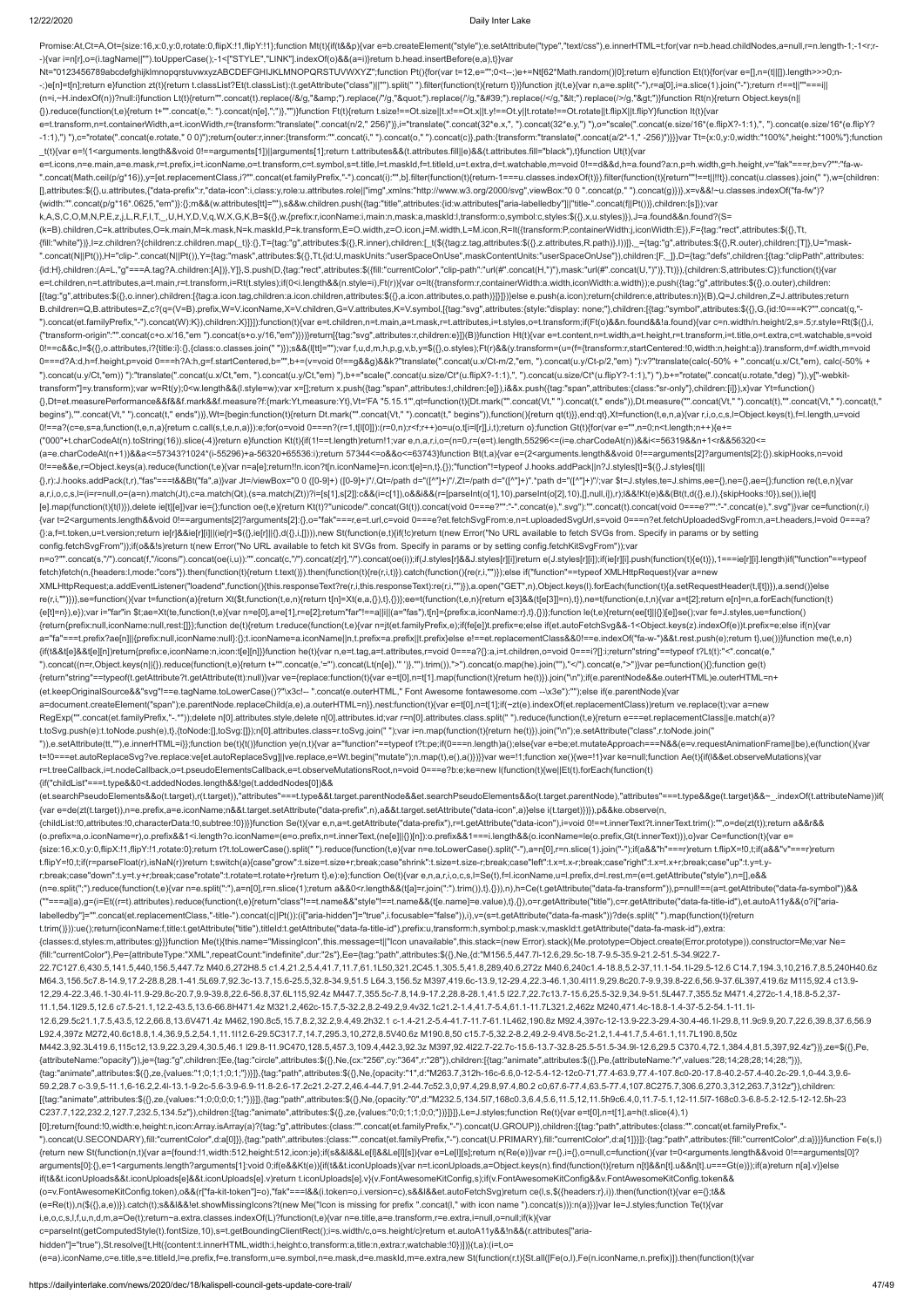e=h(t,2),n=e[0],a=e[1];r([i,Ut({icons:{main:n,mask:a},prefix:l,iconName:o,transform:f,symbol:u,mask:a,maskId:d,title:c,titleId:s,extra:m,watchable:!0})])})}))}function \_e(t){var n=1<arguments.length&&void 0!==arguments[1]?arguments[1]:null;if(p){var e=b.documentElement.classList,a=function(t){return e.add("".concat(M,"-").concat(M,"-").concat(M,freturn e.remove("".concat(M,"-").concat(t)},i=et.autoFetchSvg? Object.keys(z):Object.keys(le),o=[".".concat(L,":not([").concat(tt,"])")].concat(i.map(function(t){return".".concat(t,":not([").concat(tt,"])")}).join(", ");if(0!==o.length){var c=[];try{c=Et(t.querySelectorAll(o))}catch(t {}if(0<c.length){a("pending"),r("complete");var s=Wt.begin("onTree"),l=c.reduce(function(t,e){try{var n=Te(e);n&&t.push(n)}catch(t){E||t instanceof Me&&console.error(t)}return t},[]);return new St(function(e,t) {St.all(l).then(function(t){ye(t,function(){a("active"),a("complete"),r("pending"),"function"==typeof n&&n(),s(),e()})}).catch(function(){s(),t()})})}}}}function Ue(t){var e=1<arguments.length&&void 0!==arguments[1]? arguments[1]:null;Te(t).then(function(t){t&&ye([t],e)})}function He(h,p){var g="".concat(S).concat(p.replace(":","-"));return new St(function(a,t){if(null!==h.getAttribute(g))return a();var e=Et(h.children).filter(function {return t.getAttribute(x)===p})[0],n=v.getComputedStyle(h,p),r=n.getPropertyValue("font-family").match(R),i=n.getPropertyValue("font-weight"),o=n.getPropertyValue("content");if(e&&!r)return h.removeChild(e),a();if(r&&"none"!==o&&""!==o){var c=n.getPropertyValue("content"),s=~["Solid","Regular","Light","Duotone","Brands","Kit"].indexOf(r[2])?j[r[2].toLowerCase()]:F[i],l=Gt(3===c.length? c.substr(1,1):c),f=le(s,l),u=f;if(u||(u=l),f||(f=String.fromCharCode(parseInt(l,16))),!f||e&&e.getAttribute(C)===s&&e.getAttribute(O)===u)a();else{h.setAttribute(g,u),e&&h.removeChild(e);var d= {iconName:null,title:null,titleId:null,prefix:null,transform:Ot,symbol:!1,mask:null,maskId:null,extra:{classes:[],styles:{},attributes:{}}},m=d.extra;m.attributes[x]=p,Fe(f,s).then(function(t){var e=Ut(\$({},d,{icons: {main:t,mask:ue()},prefix:s,iconName:u,extra:m,watchable:!0})),n=b.createElement("svg");":before"===p?h.insertBefore(n,h.firstChild):h.appendChild(n),n.outerHTML=e.map(function(t){return he(t)}).join("\n"),h.removeAttribute(g),a()}).catch(t)}}else a()})}function Ye(t){return St.all([He(t,":before"),He(t,":after")])}function De(t){return! (t.parentNode===document.head||~P.indexOf(t.tagName.toUpperCase())||t.getAttribute(x)||t.parentNode&&"svg"===t.parentNode.tagName)}function Ve(r){if(p)return new St(function(t,e){var n=Et(r.querySelectorAll("\*")).filter(De).map(Ye),a=Wt.begin("searchPseudoElements");we=!0,St.all(n).then(function(){a(),xe(),t()}).catch(function(){a(),xe(),e()})}})var qe="svg:not(:root).svg-inline--fa{overflow:visible}.s inline--fa{display:inline-block;font-size:inherit;height:1em;overflow:visible;vertical-align:-.125em}.svg-inline--fa.fa-lg{vertical-align:-.225em}.svg-inline--fa.fa-w-1{width:.0625em}.svg-inline--fa.fa-w-2{width:.125em}.sv inline--fa.fa-w-3{width:.1875em}.svg-inline--fa.fa-w-4{width:.25em}.svg-inline--fa.fa-w-5{width:.3125em}.svg-inline--fa.fa-w-6{width:.375em}.svg-inline--fa.fa-w-7{width:.4375em}.svg-inline--fa.fa-w-8{width:.5em}.svg-inline inline--fa.fa-w-9{width:.5625em}.svg-inline--fa.fa-w-10{width:.625em}.svg-inline--fa.fa-w-11{width:.6875em}.svg-inline--fa.fa-w-12{width:.75em}.svg-inline--fa.fa-w-12{width:.625em}.svg-inline--fa.fa-w-12{width:.75em}.svg-i 14{width:.875em}.svg-inline--fa.fa-w-15{width:.9375em}.svg-inline--fa.fa-w-16{width:1em}.svg-inline--fa.fa-w-17{width:1.0625em}.svg-inline--fa.fa-w-18{width:1.125em}.svg-inline--fa.fa-w-19{width:1.1875em}.svg-inline- fa.fa-w-20{width:1.25em}.svg-inline--fa.fa-pull-left{margin-right:.3em;width:auto}.svg-inline--fa.fa-pull-right{margin-left:.3em;width:auto}.svg-inline--fa.fa-border{height:1.5em}.svg-inline--fa.fa-li{width:2em}.svg-inline- fa.fa-fw{width:1.25em}.fa-layers svg.svg-inline--fa{bottom:0;left:0;margin:auto;position:absolute;right:0;top:0}.fa-layers{display:inline-block;height:1em;position:relative;text-align:center;verticalalign:-.125em;width:1em}.fa-layers svg.svg-inline--fa{-webkit-transform-origin:center center;transform-origin:center center}.fa-layers-counter,.fa-layers-text{display:inline-block;position:absolute;text-align:center}.falayers-text{left:50%;top:50%;-webkit-transform:translate(-50%,-50%);transform:translate(-50%,-50%);-webkit-transform-origin:center center;transform-origin:center center}.fa-layers-counter{backgroundcolor:#ff253a;border-radius:1em;-webkit-box-sizing:border-box;box-sizing:border-box;color:#fff;height:1.5em;line-height:1;max-width:5em;min-width:1.5em;overflow:hidden;padding:.25em;right:0;textoverflow:ellipsis;top:0;-webkit-transform:scale(.25);transform:scale(.25);-webkit-transform-origin:top right;transform-origin:top right}.fa-layers-bottom-right{bottom:0;right:0;top:auto;-webkittransform:scale(.25);transform:scale(.25);-webkit-transform-origin:bottom right;transform-origin:bottom right}.fa-layers-bottom-left{bottom:0;left:0;right:auto;top:auto;-webkit-transform:scale(.25);transform:scale(.25); webkit-transform-origin:bottom left;transform-origin:bottom left}.fa-layers-top-right{right:0;top:0;-webkit-transform:scale(.25);transform:scale(.25);-webkit-transform-origin:top right;transform-origin:top right}.fa-layers left{left:0;right:auto;top:0;-webkit-transform:scale(.25);transform:scale(.25);-webkit-transform-origin:top left;transform-origin:top left}.fa-lg{font-size:1.3333333333333339m;line-height:.75em;vertical-align:-.0667em}.fasize:.75em}.fa-sm{font-size:.875em}.fa-1x{font-size:1em}.fa-2x{font-size:2em}.fa-3x{font-size:3em}.fa-4x{font-size:4em}.fa-5x{font-size:5em}.fa-6x{font-size:6em}.fa-6x{font-size:6em}.fa-6x{font-size:6em}.fa-6x{font-size:6e size:9em}.fa-10x{font-size:10em}.fa-fw{text-align:center;width:1.25em}.fa-ul{list-style-type:none;margin-left:2.5em;padding-left:0}.fa-ul>li{position:relative}.fa-li{left:-2em;position:absolute;text-align:center;width:2em; height:inherit).fa-border/border:solid .08em #eee;border-radius:.1em;padding:.2em .25em .15em}.fa-pull-left/float:left).fa-pull-right/float:right}.fa.fa-pull-left,.fab.fa-pull-left,.fab.fa-pull-left,.fal.fa-pull-left,.fab. left{margin-right:.3em}.fa.fa-pull-right,.fab.fa-pull-right,.fal.fa-pull-right,.fal.fa-pull-right,.far.fa-pull-right,.far.fa-pull-right,.fas.fa-pull-right,fas.fa-pull-right,fas.fa-pull-right(nargin-left:.3em}.fa-spin{-webk webkit-animation:fa-spin 1s infinite steps(8);animation:fa-spin 1s infinite steps(8)}@-webkit-keyframes fa-spin{0%{-webkit-transform:rotate(0);transform:rotate(0)}100%{-webkittransform:rotate(360deg);transform:rotate(360deg)}}@keyframes fa-spin{0%{-webkit-transform:rotate(0);transform:rotate(0)}100%{-webkit-transform:rotate(360deg);transform:rotate(360deg)}}.fa-rotate-90{-webkittransform:rotate(90deg);transform:rotate(90deg)}.fa-rotate-180{-webkit-transform:rotate(180deg);transform:rotate(180deg)}.fa-rotate-270{-webkit-transform:rotate(270deg);transform:rotate(270deg)}.fa-flip-horizontal{ webkit-transform:scale(-1,1);transform:scale(-1,1)};fa-flip-vertical{-webkit-transform:scale(1,-1);transform:scale(1,-1)};fa-flip-both..fa-flip-both..fa-flip-horizontal.fa-flip-vertical{-webkit-transform:scale(-1,-1)};root .fa-flip-vertical,:root .fa-flip-vertical,:root .fa-rotate-180,:root .fa-rotate-270,:root .fa-rotate-200,:root .fa-rotate-200,-root .fa-rotate-270,:root .fa-rotate-200,-root .fa-rotate-200,-root .fa-rotate-200,-root .fa-ro stack-1x,.fa-stack-2x{bottom:0;left:0;margin:auto;position:absolute;right:0;top:0}.svg-inline--fa.fa-stack-1x{height:1em;width:1.25em}.svg-inline--fa.fa-stack-2x{height:2em;width:2.5em}.fa-inverse{color:#fff}.sronly{border:0;clip:rect(0,0,0,0);height:1px;margin:-1px;overflow:hidden;padding:0;position:absolute;width:1px}.sr-only-focusable:active,.sr-onlyfocusable:focus{clip:auto;height:auto;margin:0;overflow:visible;position:static;width:auto}.svg-inline--fa .fa-primary{fill:var(--fa-primary-color,currentColor);opacity:1;opacity:1-a-primary-opacity,1)}.svg-inline--fa .fasecondary{fill:var(--fa-secondary-color,currentColor);opacity:.4;opacity:var(--fa-secondary-opacity,.4)}.svg-inline--fa.fa-swap-opacity .fa-primary{opacity:.4;opacity:.4;opacity-rar-secondary-opacity,.4)}.svg-inline--fa.fa opacity .fa-secondary{opacity:1;opacity:var(--fa-primary-opacity,1)}.svg-inline--fa mask .fa-primary,.svg-inline--fa mask .fa-secondary{fill:#000}.fad.fa-inverse{color:#fff}";function We(){var t=y,e=w,n=et.familyPrefix,a=et.replacementClass,r=qe;if(n!==t||a!==e){var i=new RegExp("\\.".concat(t,"\\-"),"g"),o=new RegExp("\\--".concat(t,"\\-"),"g"),c=new RegExp("\\.".concat(e),"g");r=r.replace(i,".".concat(n,"- ")).replace(o,"--".concat(n,"-")).replace(c,".".concat(a))}return r}function Xe(){et.autoAddCss&&!Qe&&(Mt(We()),Qe=!0)}function Ge(e,t){return Object.defineProperty(e,"abstract",{get:t}),Object.defineProperty(e,"html", {get:function(){return e.abstract.map(function(t){return he(t)})}}),Object.defineProperty(e,"node",{get:function(){if(p){var t=b.createElement("div");return t.innerHTML=e.html,t.children}}}),e}function Ke(t){var e=t.prefix,n=void 0===e?"fa":e,a=t.iconName;if(a)return me(Je.definitions,n,a)||me(J.styles,n,a)}var Be,Je=new(function(){function t(){!function(t,e){if(!(t instanceof e))throw new TypeError("Cannot call a class as a function")}(this,t),this.definitions={}}var e,n,a;return e=t,(n=[{key:"add",value:function(){for(var e=this,t=arguments.length,n=new Array(t),a=0;a<t;a++)n[a]=arguments[a];var r=n.reduce(this.\_pullDefinitions, {});Object.keys(r).forEach(function(t){e.definitions[t]=\$({},e.definitions[t]||{},r[t]),Bt(t,r[t]),se()})}},{key:"reset",value:function(){this.definitions={}}},{key:"\_pullDefinitions",value:function(i,t){var o=t.prefix&&t.iconName&&t.icon?{0:t}:t;return Object.keys(o).map(function(t){var e=o[t],n=e.prefix,a=e.iconName,r=e.icon;i[n]||(i[n]={}),i[n][a]=r}),i}}])&&i(e.prototype,n),a&&i(e,a),t}()),Qe=!1,Ze={i2svg:function(){var t=0<arguments.length&&void 0!==arguments[0]?arguments[0]:{};if(p){Xe();var e=t.node,n=void 0===e?b:e,a=t.callback,r=void 0===a?function(){}:a;return et.searchPseudoElements&&Ve(n),\_e(n,r)}return St.reject("Operation requires a DOM of some kind.")},css:We,insertCss:function(){Qe||(Mt(We()),Qe=!0)},watch:function(){var t=0<arguments.length&&void 0!==arguments[0]?arguments[0]: {},e=t.autoReplaceSvgRoot,n=t.observeMutationsRoot;!1===et.autoReplaceSvg&&(et.autoReplaceSvg=!0),et.observeMutations=!0,nt(function() {en({autoReplaceSvgRoot:e}),Ae({treeCallback:\_e,nodeCallback:Ue,pseudoElementsCallback:Ve,observeMutationsRoot:n})})}},\$e=(Be=function(t){var e=1<arguments.length&&void 0!==arguments[1]?arguments[1]: {},n=e.transform,a=void 0===n?Ot:n,r=e.symbol,i=void 0!==r&&r,o=e.mask,c=void 0===o?null:o,s=e.maskId,l=void 0===s?null:s,f=e.title,u=void 0===f?null:f,d=e.titleId,m=void 0===d?null:d,h=e.classes,p=void 0===h? []:h,g=e.attributes,v=void 0===g?{}:g,b=e.styles,y=void 0===b?{}:b;if(t){var w=t.prefix,x=t.iconName,k=t.icon;return Ge(\$({type:"icon"},t),function(){return Xe(),et.autoA11y&&(u?v["arialabelledby"]="".concat(et.replacementClass,"-title-").concat(m||Pt()):(v["aria-hidden"]="true",v.focusable="false")),Ut({icons:{main:Re(k),mask:c?Re(c.icon):{found:!1,width:null,height:null,icon: {}}},prefix:w,iconName:x,transform:\$({},Ot,a),symbol:i,title:u,maskId:l,titleId:m,extra:{attributes:v,styles:y,classes:p}})})}},function(t){var e=1<arguments.length&&void 0!==arguments[1]?arguments[1]:{},n=(t||{}).icon? t:Ke(t||{}),a=e.mask;return a&&(a=(a||{}).icon?a:Ke(a||{})),Be(n,\$({},e,{mask:a}))}),tn={noAuto:function(){et.autoReplaceSvg=!1,et.observeMutations=!1,ke&&ke.disconnect()},config:et,dom:Ze,library:Je,parse: {transform:function(t){return Ce(t)}},findIconDefinition:Ke,icon:\$e,text:function(t){var e=1<arguments.length&&void 0!==arguments[1]?arguments[1]:{},n=e.transform,a=void 0===n?Ot:n,r=e.title,i=void 0===r? null:r,o=e.classes,c=void 0===o?[]:o,s=e.attributes,l=void 0===s?{}:s,f=e.styles,u=void 0===f?{}:f;return Ge({type:"text",content:t},function(){return Xe(),Ht({content:t,transform:\$({},Ot,a),title:i,extra: {attributes:l,styles:u,classes:["".concat(et.familyPrefix,"-layers-text")].concat(m(c))}})})},counter:function(t){var e=1<arguments.length&&void 0!==arguments[1]?arguments[1]:{},n=e.title,a=void 0===n? null:n,r=e.classes,i=void 0===r?[]:r,o=e.attributes,c=void 0===o?{}:o,s=e.styles,l=void 0===s?{}:s;return Ge({type:"counter",content:t},function(){return Xe(),function(t){var e=t.content,n=t.title,a=t.extra,r=\$({},a.attributes,n?{title:n}:{},{class:a.classes.join(" "})},i=Rt(a.styles);0<i.length&&(r.style=i);var o=[];return o.push({tag:"span",attributes:r,children:[e]}),n&&o.push({tag:"span",at {class:"sr-only"},children:[n]}),o}({content:t.toString(),title:a,extra:{attributes:c,styles:l,classes:["".concat(et.familyPrefix,"-layers-counter")].concat(m(i))}})})},layer:function(t){var e=(1<arguments.length&&void 0!==arguments[1]?arguments[1]:{}).classes,n=void 0===e?[]:e;return Ge({type:"layer"},function(){Xe();var e=[];return t(function(t){Array.isArray(t)?t.map(function(t){e=e.concat(t.abstract)}):e=e.concat(t.abstract)}), [{tag:"span",attributes:{class:["".concat(et.familyPrefix,"-layers")].concat(m(n)).join(" ")},children:e}]})},toHtml:he},en=function(){var t=(0<arguments.length&&void 0!==arguments[0]?arguments[0]: {}).autoReplaceSvgRoot,e=void 0===t?b:t;(0<Object.keys(J.styles).length||et.autoFetchSvg)&&p&&et.autoReplaceSvg&&tn.dom.i2svg({node:e})};!function(t){try{t()}catch(t){if(!E)throw t}}(function(){u&& (v.FontAwesome||(v.FontAwesome=tn),nt(function(){en(),Ae({treeCallback:\_e,nodeCallback:Ue,pseudoElementsCallback:Ve})})),J.hooks=\$({},J.hooks,{addPack:function(t,e){J.styles[t]=\$({},J.styles[t]|| {},e),se(),en()},addShims:function(t){var e;(e=J.shims).push.apply(e,m(t)),se(),en()}})})}(); var l,a;l=this,a=function(){"use strict";var l={},a={};try{"undefined"!=typeof window&&(l=window),"undefined"!=typeof document&&(a=document)}catch(l){}var e=(l.navigator||{}).userAgent,r=void 0===e?"":e,n=l,o=a,u=

(n.document,!!o.documentElement&&!!o.head&&"function"==typeof o.addEventListener&&o.createElement,~r.indexOf("MSIE")||r.indexOf("Trident/"),"\_\_\_FONT\_AWESOME\_\_\_"),t=function() {try{return"production"===process.env.NODE\_ENV}catch(l){return!1}}();var f=n||{};f[u]||(f[u]={}),f[u].styles||(f[u].styles={}),f[u].hooks||(f[u].hooks={}),f[u].shims||(f[u].shims=[]);var i=f[u],s=[["glass",null,"glass-mart ["meetup","fab",null],["star-o","far","star"],["remove",null,"times"],["close",null,"times"],["gear",null,"trash-o","far","trash-alt"],["file-o","far","fale"],["clock-o","far","clock"],["arrow-circle-o-down","far","arrow-a

down"],["arrow-circle-o-up","far","arrow-alt-circle-up"],["play-circle-o","far","play-circle"],["repeat",null,"redo"],["rotate-right",null,"redo"],["refresh",null,"sync"],["list-alt","far","far","farl","dedent"],["videocamera",null,"video"],["picture-o","far","image"],["photo","far","image"],["image","far","image"],["pencil",null,"pencil-alt"],["map-marker",null,"map-marker-alt"],["pencil-square-o","far","edit"],["share-square-o","far"," square"],["check-square-o","far","check-square"],["arrows",null,"arrows-alt"],["times-circle-o","far","times-circle"],["check-circle-o","far","check-circle-o","far","check-circle-o","far","check-circle-o","far","check-circ ["compress",null,"compress-alt"],["eye","far",null],["eye-slash","far",null],["warning",null,"exclamation-triangle"],["calendar",null,"calendar-alt"],["arrows-v",null,"arrows-alt-v"],["arrows-h",null,"arrows-alt-h"],["barchart","far","chart-bar"],["bar-chart-o","far","chart-bar"],["twitter-square","fab",null],["facebook-square","fab",null],["gears",null,]"gears",null,"cogs"],["thumbs-o-up","far","thumbs-o-down","far","thumbs-o-down","far", o","far","heart"],["sign-out",null,"sign-out-alt"],["linkedin-square","fab","linkedin"],["thumb-tack",null,"thumbtack"],["external-link",null,"external-link-alt"],["sign-in",null,"sign-in-alt"],["github-square","fab",null] o","far","lemon"],["square-o","far","square"],["bookmark-o","far","bookmark"],["twitter","fab",null],["facebook","fab","facebook-f"],["facebook-f","fab","fab","fab","fab","fab",mull],["facebook-f"],["facebook-f"],["faceboo ["hdd-o","far","hdd"],["hand-o-right","far","hand-point-right"],["hand-o-left","far","hand-point-left"],["hand-o-up","far","hand-point-up"],["hand-o-down","far","hand-point-down"],["arrows-alt",null,"expand-arrows-alt"], ["group",null,"users"],["chain",null,"link"],["scissors",null,"cut"],["files-o","far","copy"],["floppy-o","far","save"],["navicon",null,"bars"],["reorder",null,"bars"],["pinterest","fab",null],["pinterest-square","fab",nul square","fab",null],["google-plus","fab","google-plus-g"],["money","far","money-bill-alt"],["unsorted",null,"sort-desc",null,"sort-down"],["sort-asc",null,"sort-up"],["inkedin","fab","linkedin-in"],["rotate-left",null,"und ["legal",null,"gavel"],["tachometer",null,"tachometer-alt"],["dashboard",null,"tachometer-alt"],["comment-o","far","comment"],["comments-o","far","comments"],["flash",null,"bolt"],["clipboard","far",null], ["paste","far","clipboard"],["lightbulb-o","far","lightbulb"],["exchange",null,"exchange-alt"],["cloud-download",null,"cloud-download-alt"],["cloud-upload",null,"cloud-upload-alt"],["bell-o","far","bell"],["cutlery",null," ["file-text-o","far","file-alt"],["building-o","far","building"],["hospital-o","far","hospital"],["tablet",null,"tablet-alt"],["mobile-alt"],["mobile-phone",null,"mobile-alt"],["mobile-alt"],["circle-o","far","circle"],["m ["github-alt","fab",null],["folder-o","far","folder"],["folder-open-o","far","folder-open"],["smile-o","far","smile"],["fown-o","far","frown"],["meh-o","far","meh"],["keyboard-o","far","keyboard"],["flag-o","far","falg"],[ all",null,"reply-all"],["star-half-o","far","star-half"],["star-half-empty","far","star-half"],["star-half-full","far","star-half-full","far","star-half"],["code-fork",null,"code-branch"],["chain-broken",null,"unlink"],["s o","far","calendar"],["maxcdn","fab",null],["html5","fab",null],["css3","fab",null],["css3","fab",null],["cket",null],"["cket",null],"tecket",null],"texel-down-alt"],["ninus-square-o","far","minus-square"],["level-up",null square",null,"pen-square"],["external-link-square",null,"external-link-square-alt"],["compass","far",null],["caret-square-o-down","far","caret-square-down"],["toggle-down","far","caret-square-down"],["caret-square-oup","far","caret-square-up"),["toggle-up","far","caret-square-up"],["caret-square-o-right","far","caret-square-right"],["toggle-right","far","caret-square-right"],["toggle-right","far","caret-square-square-right"],["toggle sign"],["usd",null,"dollar-sign"],["dollar",null,"dollar-sign"],["inr",null,"rupee-sign"],["inpee-sign"],["inpee-sign"],["inpee-sign"],["ppy",null,"yen-sign"],["cny",null,"yen-sign"],["rmb",null,"yen-sign"],["ryen",null,"y ["ruble",null,"ruble-sign"],["rouble",null,"ruble-sign"],["krw",null,"won-sign"],["won",null,"won-sign"],["bitc","fab",null],["bitcoin","fab","bitc"],["ile-text",null,"file-alt"],["sort-alpha-asc",null,"sort-alpha-down"],[ desc",null,"sort-alpha-down-alt"],["sort-amount-asc",null,"sort-amount-down"],["sort-amount-desc",null,"sort-amount-down-alt"],["sort-numeric-asc",null,"sort-numeric-down"],["sort-numeric-desc",null,"sort-numeric-down-